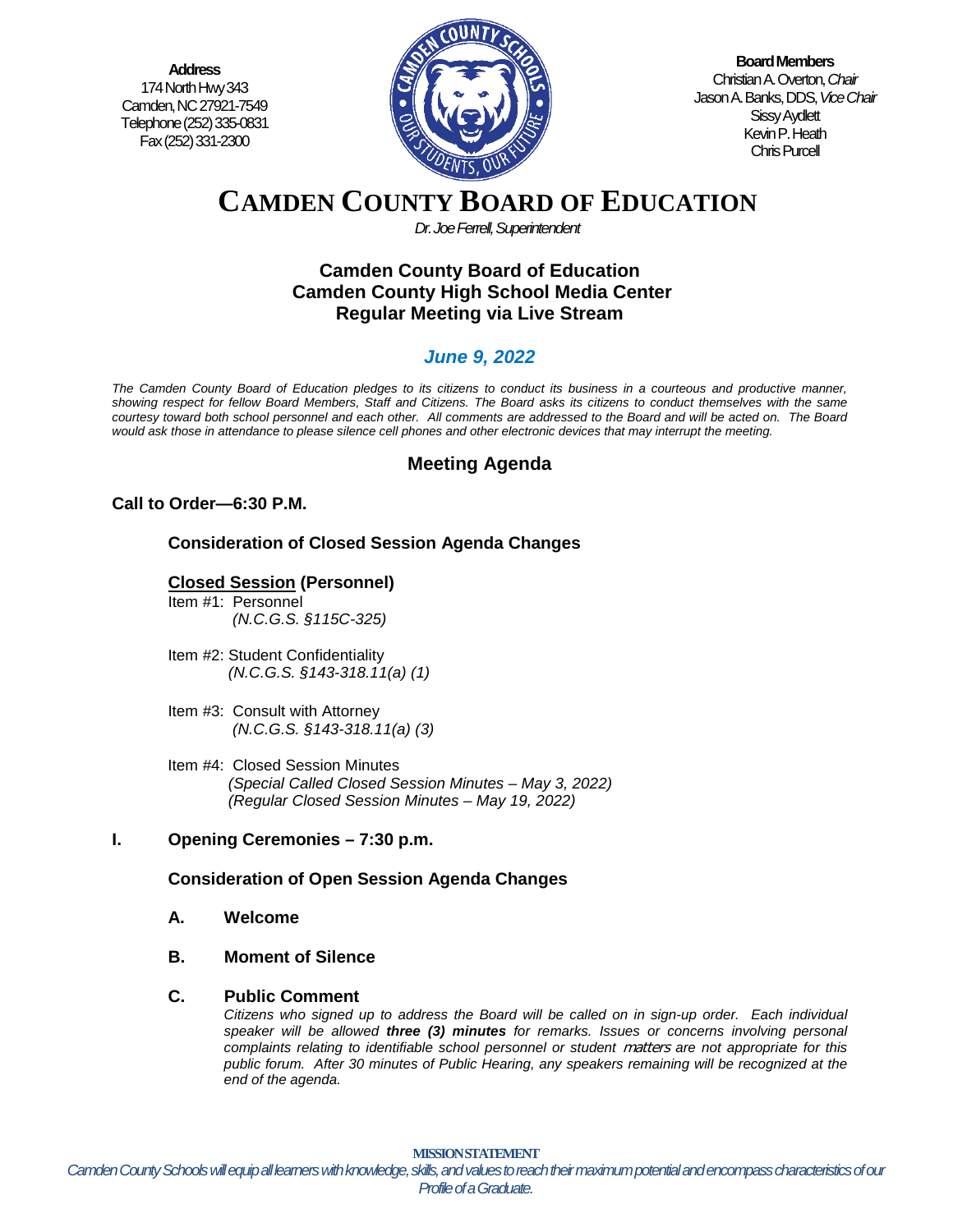- **D. Pledge of Allegiance**
- **E. Board Spotlight**
- **F. Open Session to Appear**

#### **II. Consent Agenda**

#### *The following items are recommended for approval by consent of the Board:*

- A. Approval of Minutes *(Special Called Open Session Minutes – May 3, 2022) (Regular Session Minutes – May 19, 2022)*
- B. Budget Amendments *(Budget Amendments will be presented to the Board.)*
- C. Revised Policies *(NCSBA PLS Update: Spring 2022 Policy Updates)*
- D. Field Trip/Transportation Request Form *(Mark Harnly, CCHS Athletic Director and Men's Basketball Coach, has submitted a request for students to travel to South Granville High School in Creedmoor, North Carolina to attend a Basketball Team Camp. The group will depart on Saturday, June 11, 2022 and return on Sunday, June 12, 2022.)*

#### **III. Information Updates**

- A. School Safety and Security Update *(Mike Lawrence, School Safety and Security contracted provider, will update Board Members on school safety and security.) Action: For Information Only*
- B. School Highlights *(Timothy Lazar, Principal of Grandy Primary School, will present school highlights to Board Members.) Action: For Information Only*
- C. Financial Update *(Monthly Fund Summary is attached for review.) Action: For Information Only*

#### **IV. Action Agenda**

- A. Interim Budget Resolution for 2022-23 FY *(Sally Norfleet, Chief Finance Officer, will present to the Board the Interim Budget Resolution for 2022-23 FY.) Action: Approval of Interim Budget Resolution*
- B. Face Coverings Policy Code 4231/5021/7263.OPTA Revised March 10, 2022 *(Superintendent Ferrell will discuss the Face Coverings Policy with Board Members for consideration of changes as required by recent legislation.) Action: For Consideration of Policy Changes*
- C. SRO Vehicle

*(Superintendent Ferrell will discuss with Board Members the usage of the CCS vehicle purchased in 2018 that is currently used as a SRO vehicle.) Action: For Designation of SRO Vehicle Usage*